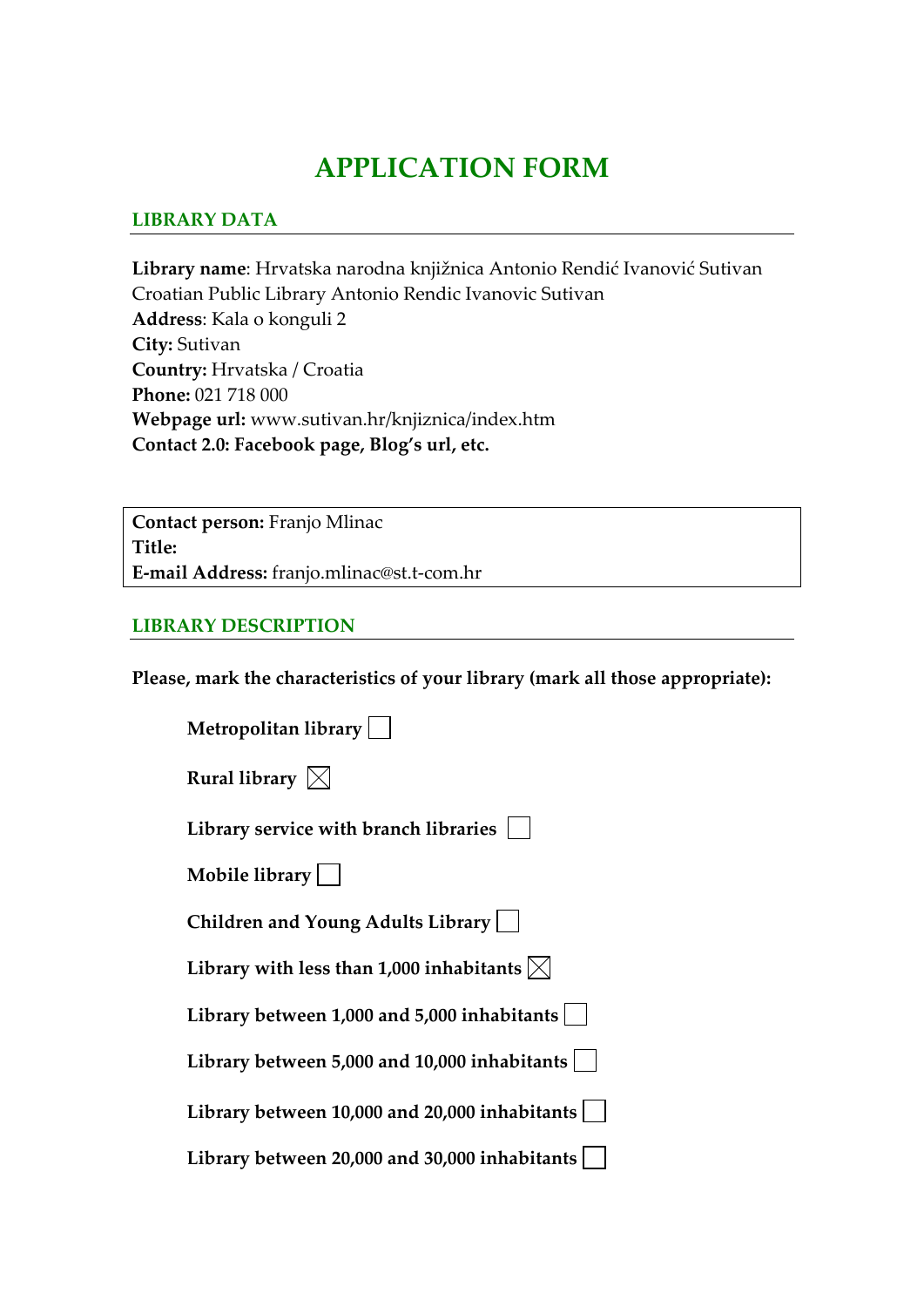| Library between 30,000 and 100,000 inhabitants $\vert \ \ \vert$      |
|-----------------------------------------------------------------------|
| Library between $100,000$ and $200,000$ inhabitants $\vert \ \ \vert$ |
| Library between 200,000 and 500,000 inhabitants $\vert$               |
| Library with more than 500,000 inhabitants $\vert \ \ \vert$          |
|                                                                       |

#### **MORE INFORMATION**

**Please, tell us a bit more about your library, pictures are also welcome:** 

**Short description:** Small town library with one librarian in a touristic oriented place with season that lasts from may to september. Many seasonal members, during winter around 100 members, fund of around 8000 books and DVD‐s. Lot of workshops all year round, mostly with children up to 14 years old. Library participate in a cultural programs during summer and winter, supports civil society associations.

**Current library programs:** Children computer education, Chess school for youngsters, cultural multimedia project: The race of the 1000 Islands

#### **Please tell us about the kind of activities you would be interested in doing with your sister library:**

Exchange experiences, discuss about problems and specific work surroundings, cultural exchange, exhibitions, cooperation on eventual join projects